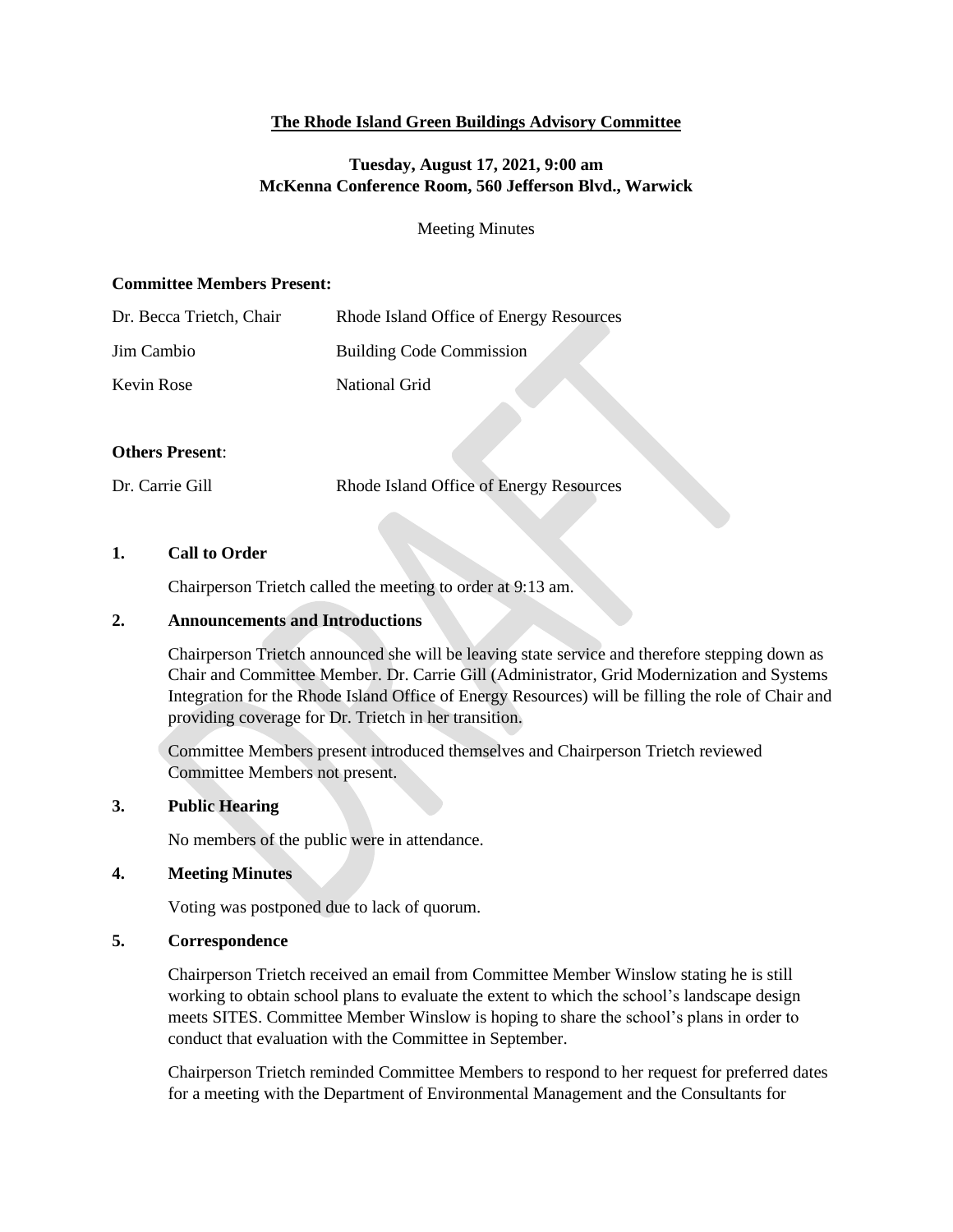Goddard Park's renovation to learn more about those specific plans and SITES generally. Committee Members engaged in a discussion of preferred dates. Chairperson Trietch requested Committee Members individually think of questions in advance of the meeting.

## **6. Committee Reports**

## **Education** –

Committee Member Chris Armstrong and Committee Member Steve Hughes connected with Commissioner Jim Cambio to coordinate a training for code officials in September, which will receive continuing education credits.

# **IGCC** –

The Committee needs to compare the latest version of LEED (v4.1) to the current Stretch Code. Mr. Armstrong has suggested that the group leverage existing comparisons created by other organizations such as ICC which compare I-codes like the IECC to the IGCC. Reviewing these comparisons may be helpful because Rhode Island's commercial stretch code is based off of the IGCC.

## **7. Old Business**

*Stretch Code Update Process –* Chairperson Trietch noted that the Rhode Island Office of Energy Resources is engaging in internal discussions to develop a strategy and timeline for updating the Stretch Code, including an assessment of short-term staffing and funding availability.

*Update on Base Code Advancement –* Commissioner Cambio stated that the next step is for the Building Codes Standards Committee (BCSC) to approve the base code advancement and to send the base code to the General Assembly; the BSCS will meet and vote once they are able to achieve a quorum. If the legislature accepts the base code recommendation from the BCSC Rhode Island will move to codes based off the 2018 model I-codes.

Chairperson Trietch asked whether the Building Code Commission is planning to be actively involved in model code development. Commissioner Cambio stated he would be interested in discussing a strategy to participate.

*Update on current SITES/LEED ND Pilot projects* – Chairperson Trietch did not have any new updates on this topic.

*Review of National Grid Code Training Schedule* – Committee Member Rose summarized the following list of upcoming National Grid Energy Code Trainings:

| Date       | <b>Topic</b>                                               | <b>Industry Stakeholders</b>      |
|------------|------------------------------------------------------------|-----------------------------------|
| $1-Sep$    | Zero Energy Homes: Advanced Envelope & Building<br>Science | $AIA-RI$ Lunch & Learn            |
| 14-<br>Sep | Weatherization: Insulation & Building Science              | <b>RI</b> Association of Realtors |